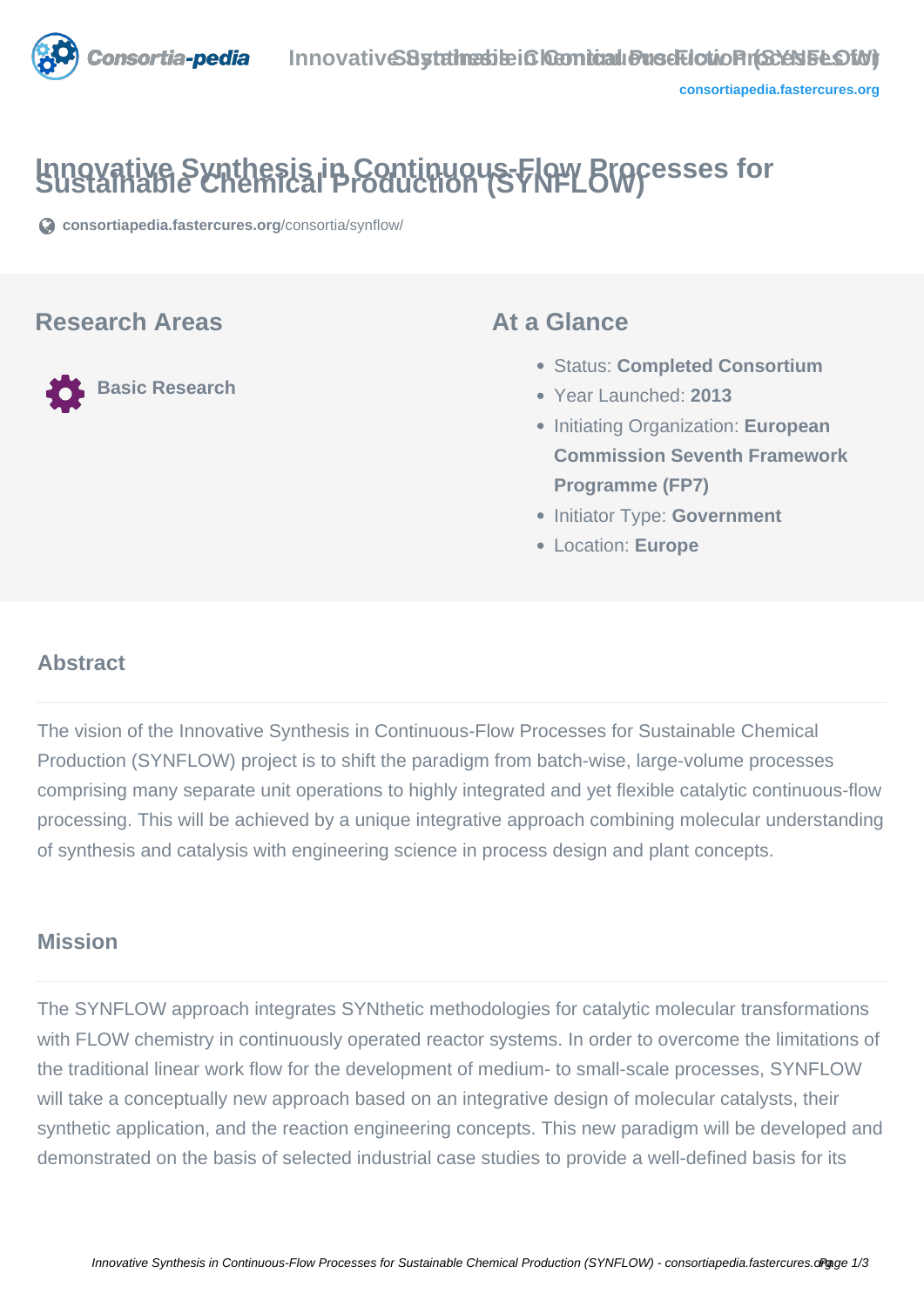

**[consortiapedia.fastercures.org](http://consortiapedia.fastercures.org/)**

generic application.

# **Consortium History**

Sept. 1, 2010: Project started

## **Structure & Governance**

The SYNFLOW project is organized into eight Work Packages. Chemists and engineers work together to develop continuous catalytic processes in an integrated, more efficient process design approach.

## **Financing**

The research leading to these results has received funding from the European Commission's Seventh Framework Programme (FP7/2007-2013) under grant agreement no. 246461.

## **Links/Social Media Feed**

Homepage <http://www.synflow.eu/> Twitter [@synflow\\_project](https://twitter.com/synflow_project)

#### **Points of Contact**

RWTH Aachen University

#### **Sponsors & Partners**

AstraZeneca, UK Bayer Technology Services GmbH, Germany